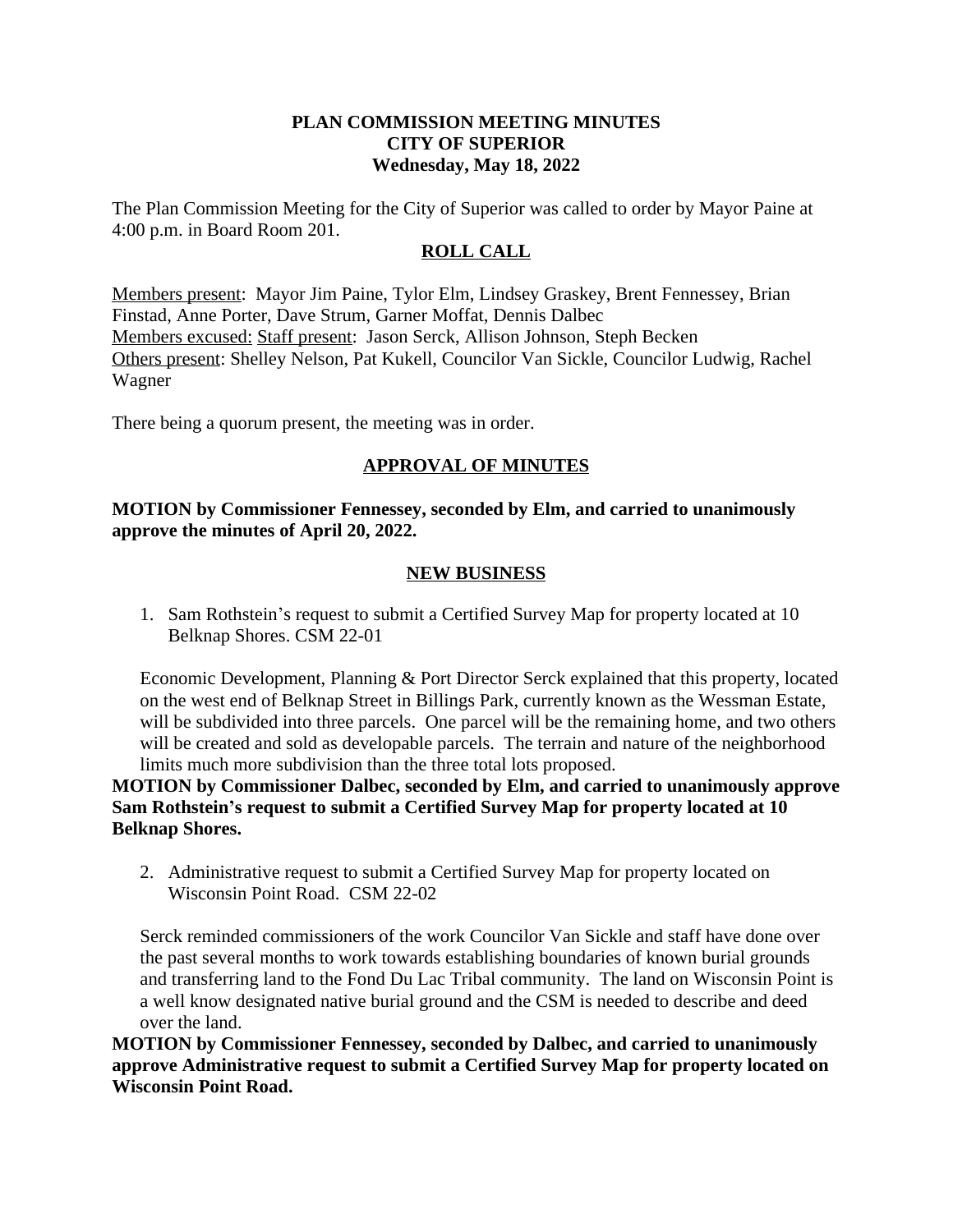3. Administrative request to submit a Certified Survey Map for property located within the St. Francis Cemetery off 31st Avenue East. CSM 22-03

Serck added that this specific CSM was for land located in the St. Francis Cemetery and that both the County and St. Francis have been involved and support the land transfer to Fond Du Lac. A street vacation was recently completed to provide access to the burial grounds. **MOTION by Commissioner Dalbec, seconded by Graskey, and carried to unanimously approve Administrative request to submit a Certified Survey Map for property located within the St. Francis Cemetery off 31st Avenue East.**

**There being no objection by the Commissioners, agenda items 7 & 8 were moved up on the agenda and reviewed next.**

7. Review and approval of an ordinance allowing firearm sales in C2 – Highway Commercial District

Pat Kukell, owner of Superior Shooters Supply in Superior spoke in favor of the ordinance change because it opens up opportunities for their relocation to another storefront in town. Without the ordinance change their options for locations are very limited.

Serck explained that the ordinance would place firearm sales as an allowable use in our C2 – Highway Commercial District. Commissioner Moffat expressed a concern with allowing them with no other restrictions in place and would prefer a special use permit. **MOTION by Commissioner Fennessey, seconded by Dalbec, and carried to approve of an ordinance allowing firearm sales in C2 – Highway Commercial District. Yays-8, nays-1 (Moffat)**

8. Review and approval of an ordinance creating a special use permit identifying regulations for drive-through speaker usage.

Serck explained the ordinance proposed, the buffering requirements and also the special use permit state statute which actually does not hold much power anymore because of recent changes to the law at a state level. Serck suggested placing the new ordinance language in the City's zoning code in the landscape and buffering section as a standalone ordinance rather than a SUP. The review and approval of projects through the building permitting process would provide enough oversight and opportunity to deny permits, if applicants did not meet the code requirements. Serck is not suggesting that the code be retroactive at this time.

Strum questioned if our code made any reference to noise disturbances from private residential contractors, and if it was appropriate to restrict commercial noise if it is the same or less disruptive. Serck and Mayor clarified there is no written code defining times for contractors to work, other than common sense and courtesy, but Mayor added that type of work is temporary whereas a commercial business would pose a constant disturbance.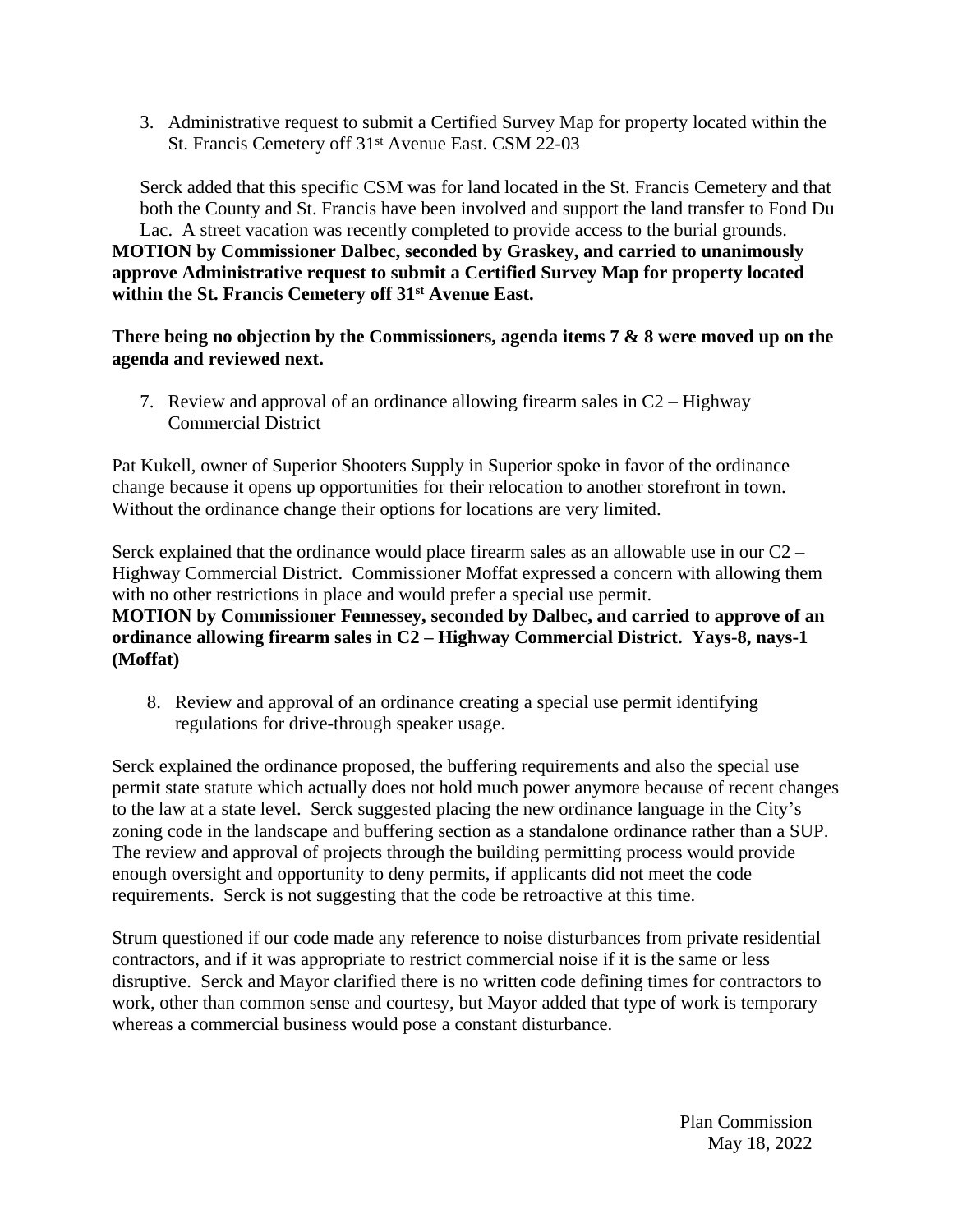Commissioner Porter brought up that the speaker direction can have a large impact on sound travel and suggested having the speaker orientation face away from residential structures where possible.

Commissioner Fennessey wondered if the City should regulate hours if the business has made every possible mitigation to ensure there is no impact to area neighbors. Paine clarified that anyone could file an appeal at the plan commission or council level if they have support from a councilor to do so and in those specific situations, they would have the opportunity to prove their mitigation efforts would not adversely affect neighbors.

Commissioner Elm and Moffat expressed a concern that the wording of "may not" is not strong enough and provide a leeway for businesses and suggested using the phrasing "shall not."

Commissioner Fennessey reiterated the question of whether or not this would be retroactive and if it only applies to new construction. Serck confirmed that it would only apply to new construction and that every new business he speaks to already asks about our drive-through regulations, so this ordinance change will not come as a shock to them. Businesses are used to it from working in other municipalities.

Commissioner Porter questioned the language use of "encouraged" and expressed that it was not strong enough and businesses could completely disregard the statement. Serck added that buffering requirements are already enforced, so it could be redundant. Mayor suggested removing the statement altogether, and Moffat followed-up by suggesting that it be left to staff discretion on whether sound attenuation walls would be necessary.

Commissioner Finstad added that headlights cause just as much of a disturbance and suggested adding "fencing" to the language in addition to sound attenuation walls and landscaping.

Lastly, Mayor Paine took Serck's suggestion and proposed moving the ordinance language from the special use permit section (Sec 122-614) to the Parking Lot Landscaping Requirements section (Sec 122-725) in our Landscape and Buffering code.

**MOTION by Commissioner Fennessey, seconded by Finstad, and carried to unanimously approve an ordinance creating a special use permit identifying regulations for drivethrough speaker usage.**

**MOTION by Commissioner Porter, seconded by Elm, and carried to amend the ordinance language to read "b. The speaker box and drive-through window must be at least 50 feet from any property line containing a residential structure,** *and where possible face away from any residential structures.***"**

**MOTION by Commissioner Moffat, seconded by Finstad, and carried to amend the ordinance language to read "c. Drive-through may** *shall* **not operate…"**

**MOTION by Commissioner Paine, seconded by Porter, and being no objection, carried to amend the ordinance language to remove "d. Use of sound attenuation walls and landscaping shall be encouraged for their buffering requirements."**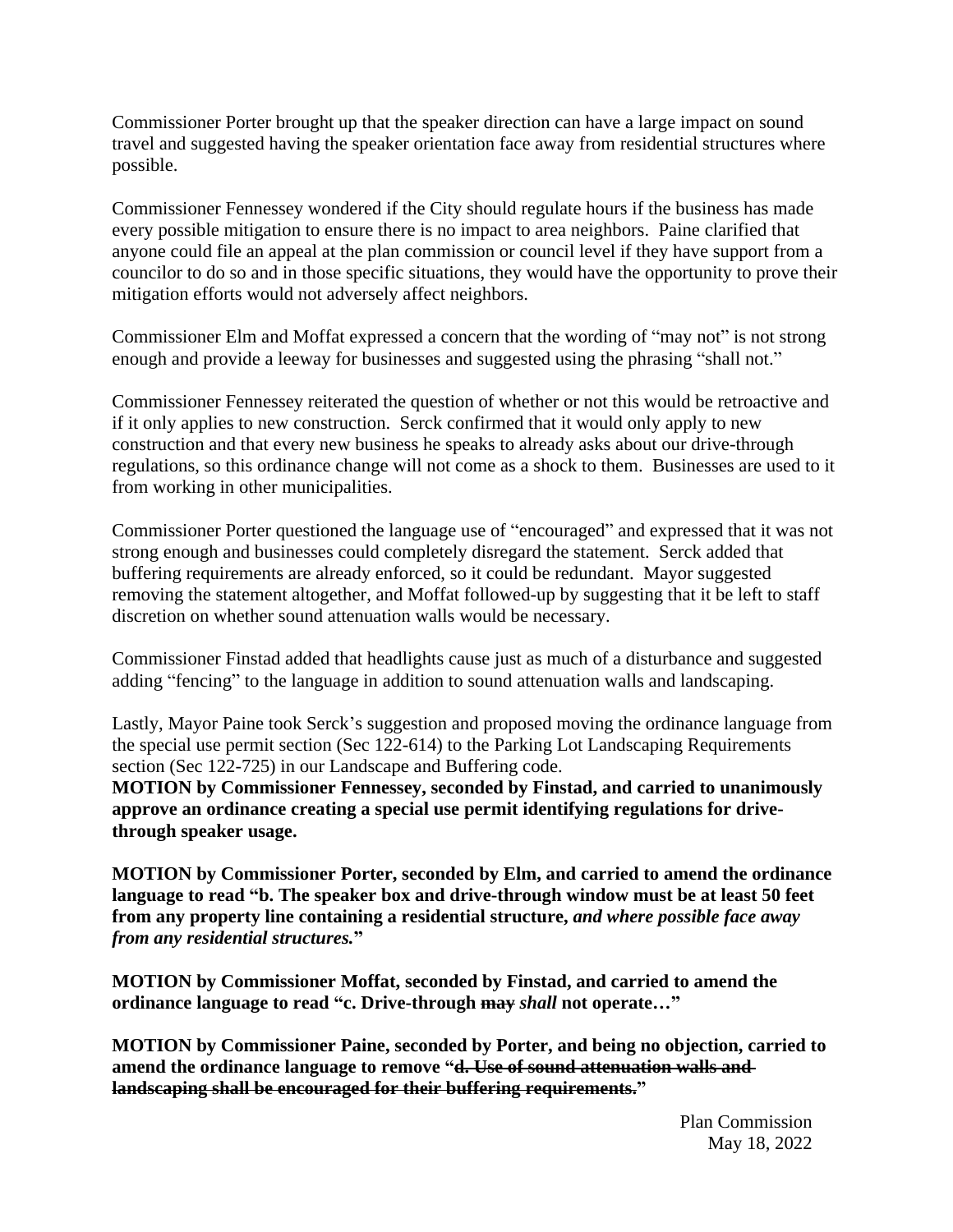**MOTION by Commissioner Moffat, seconded by Porter, and carried to amend the previous amendment for the ordinance language to read "d. Use of sound attenuation walls and landscaping shall be encouraged** *required at the discretion of the Planning Director* **for their buffering requirements."**

**MOTION by Commissioner Finstad, seconded by Graskey, and carried to amend the ordinance language to read "d. Use of sound attenuation walls***, fencing,* **and landscaping shall be required at the discretion of the Planning Director for their buffering requirements."**

**MOTION by Commissioner Paine, seconded by Elm, and carried to amend the ordinance by placing it in a different part of the Zoning Code to read "Sec. 122-614 Enumerated** *Sec. 122-725 Parking lot landscaping requirements***."**

4. Review and approval of Vacant to Value: New Construction application for 4XX Cumming Avenue. V2VNC 22-09

Rachel Wagner, from Green New Deal Housing spoke about their organization and the house/site plans for the three parcels of land the for which the organization has applied. Green New Deal Housing is a community development organization with a focus on supplying housing on in-fill lots. The structures are considered a "zero net energy" house that uses super-efficient energy sources, such as solar, to bring down operating costs that are less to no additional cost each month compared to traditionally built homes. The organization also focuses on recruiting new employees into the trades and provides a training opportunity for apprentices to be involved in forward thinking building techniques. Two different styles of homes were presented for the three parcels of land. Two 2-story, 3 bedroom, 2 bathroom homes, and one single-story, 3 bedroom, 2 bathroom home. Both have detached two-stall garages. All the site plans were thoughtfully designed to consider solar access (both to panels and through windows), yard space, fit into neighborhood landscape, maintain existing mature trees, and safety of vehicle access to area streets.

Commissioner Elm expressed concerns with the use of the term "affordability" when the costs to build these homes are around \$450,000. Wagner explained that in this case the homes are affordable in long term usage by having fixed low to no utility expenses, fixed mortgages, durability of the homes. The overall costs of construction are anticipated to come down through building material donations and workforce training opportunities by partnering with local unions to use apprenticeship labor rather than journeyman. In addition to all of this, the Green New Deal Housing organization works directly with the buyer to secure other subsidies or assistance such as down payment assistance for qualified buyers to get them a much higher down payment to bring down the overall mortgage cost, and even forgivable down payment assistance that is a pro-rated amount granted to them as long as they remain in the home for a determined amount of time. Lastly, Wagner mentioned that the program is in its infancy, and with time and more projects completed the opportunity to lower building costs will likely present itself.

Serck expanded that after the initial approval from Plan Commission, staff then receive all

Plan Commission May 18, 2022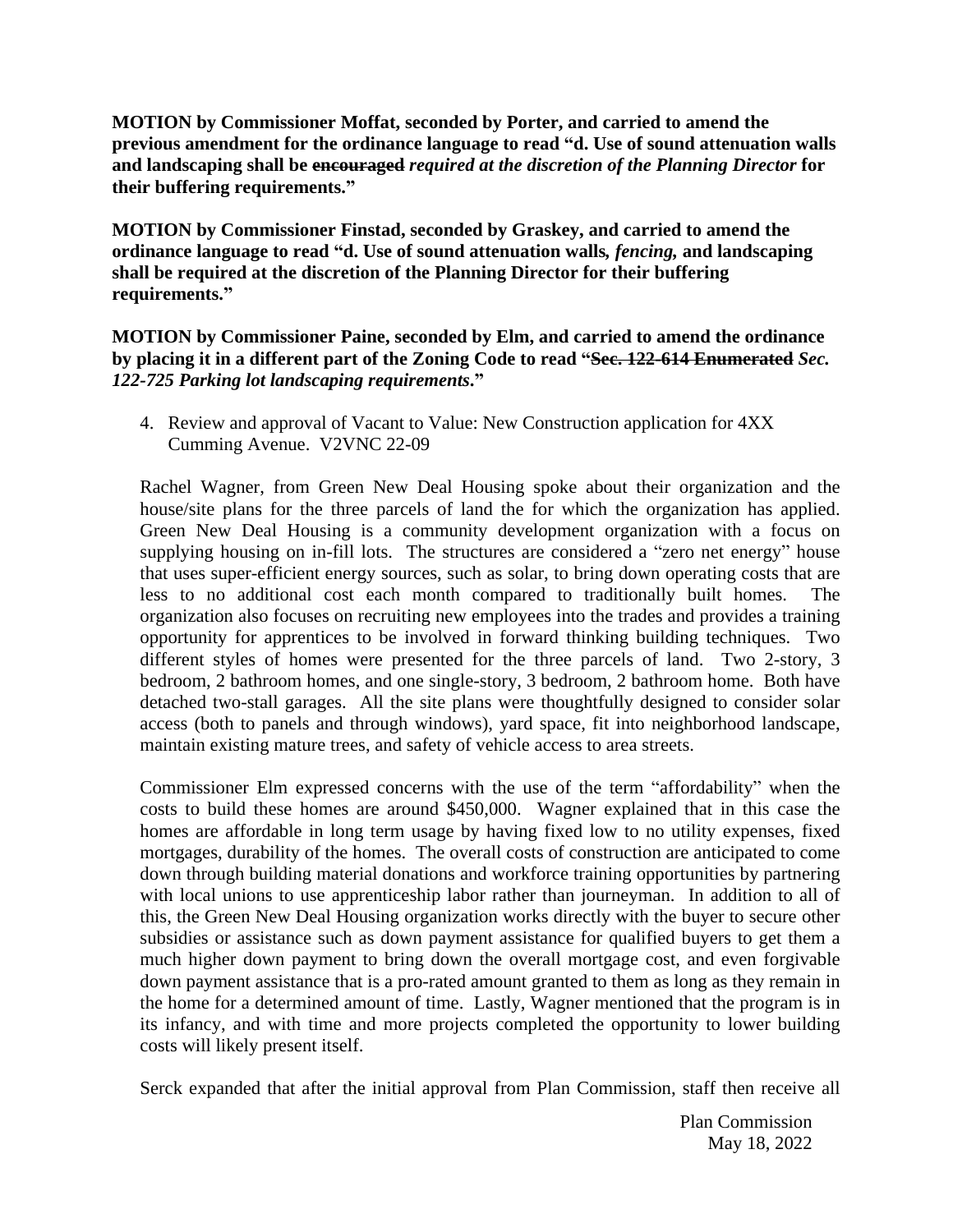final financing information from the applicant prior to submitting any development agreements to the Council for approval.

Commissioner Paine reiterated that the agenda item posed to the commissioners was to review the site plan and project and if it filled the program requirements of building new construction on in-fill lots in Superior, and not to focus on whether or not the homes are affordable.

Commissioner Fennessey brought up the "affordability" phrasing when referencing these homes with a proposed budget of around \$450,000 and reiterated similar concerns with the costs. Fennessey stated concerns with the City getting more involved after initial approval and needing to provide funding in order for the homes to be constructed. All preliminary calculations would place the mortgages at rates much higher than what the median household income could support. Fennessey asked for clarification on Green New Deal Housing's program that stated that homes would be sold to those whose household members meet one of the criteria for being a "protected class."

Wagner confirmed that would be a priority when selling the homes to prospective buyers and gave a few examples of a "protected class" and referenced the City's Analysis of Impediments to Fair Housing Choice (AIFHC) that outlines the City's need to address these housing concerns. Serck also confirmed the information from our AIFHC and this type of project or sale would meet some of the recommendations made in the report.

Commissioner Porter added that this type of housing with green infrastructure is likely going to be the wave of the future. Commissioner Strum added to the topic of affordability that regardless of what anyone feels is affordable or not, the responsibility falls to the developer to pay for and maintain these properties until they sell to owner occupied residents; the City is not held accountable for those expenses. Commissioners Finstad and Moffat expressed approval of the program and applications but would like to see this level of subsidy provided on a much larger scale to help many households rather than by creating one great house.

#### **MOTION by Commissioner Porter, seconded by Elm, and carried to unanimously approve agenda items 4, 5, and 6 regarding the Vacant to Value: New Construction applications.**

- 5. Review and approval of Vacant to Value: New Construction application for 16XX Iowa Avenue. V2VNC 22-10
- 6. Review and approval of Vacant to Value: New Construction application for 2640 John Avenue. V2VNC 22-11

## **OTHER BUSINESS**

## **ADJOURNMENT**